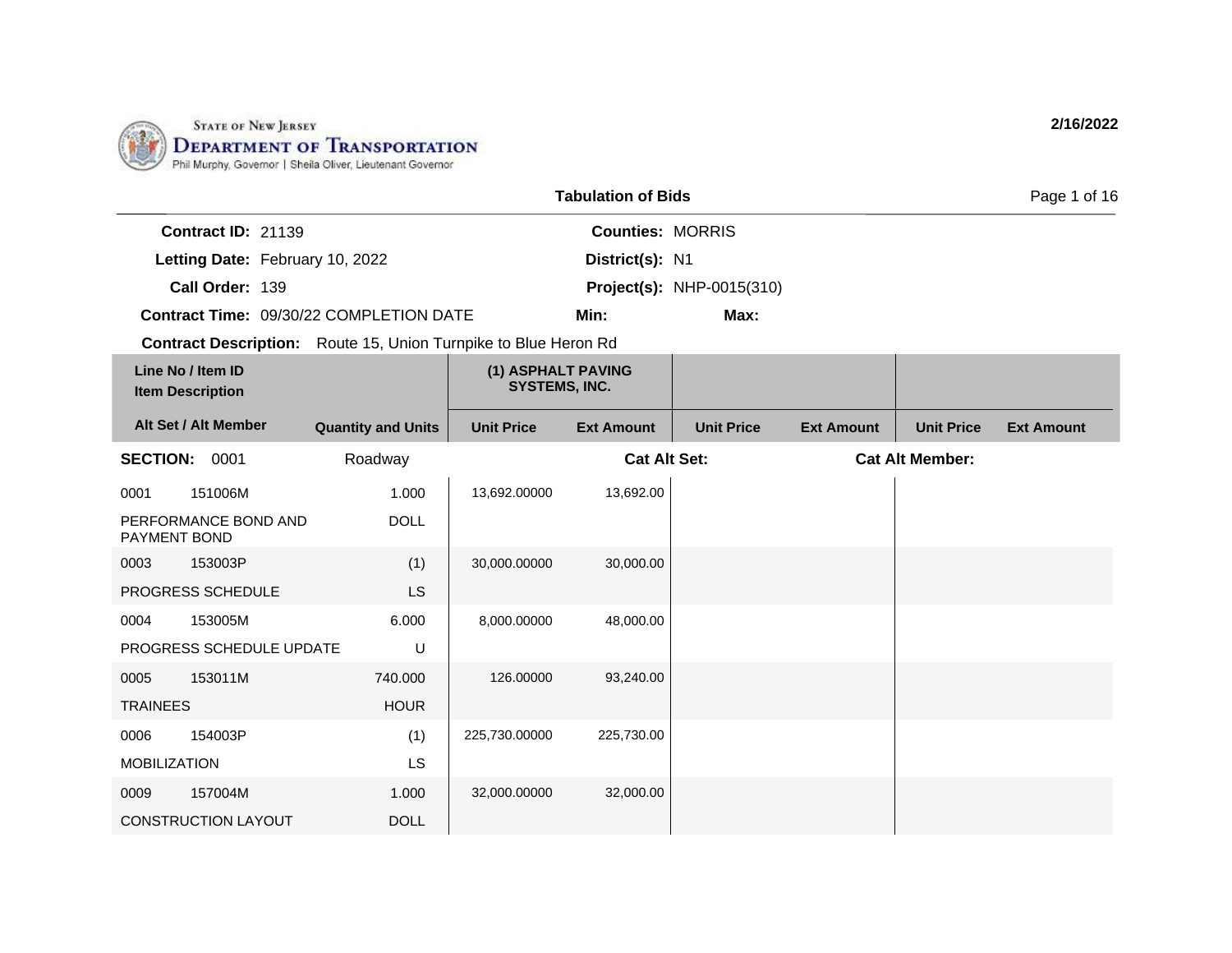

|                                                                        | <b>Tabulation of Bids</b>                  |                                  | Page 2 of 16 |
|------------------------------------------------------------------------|--------------------------------------------|----------------------------------|--------------|
| <b>Contract ID: 21139</b>                                              | <b>Counties: MORRIS</b>                    |                                  |              |
| Letting Date: February 10, 2022                                        | District(s): N1                            |                                  |              |
| Call Order: 139                                                        |                                            | <b>Project(s): NHP-0015(310)</b> |              |
| <b>Contract Time: 09/30/22 COMPLETION DATE</b>                         | Min:                                       | Max:                             |              |
| <b>Contract Description:</b> Route 15, Union Turnpike to Blue Heron Rd |                                            |                                  |              |
| Line No / Item ID<br><b>Item Description</b>                           | (1) ASPHALT PAVING<br><b>SYSTEMS, INC.</b> |                                  |              |

| Alt Set / Alt Member                         | <b>Quantity and Units</b> | <b>Unit Price</b>   | <b>Ext Amount</b> | <b>Unit Price</b> | <b>Ext Amount</b>      | <b>Unit Price</b> | <b>Ext Amount</b> |
|----------------------------------------------|---------------------------|---------------------|-------------------|-------------------|------------------------|-------------------|-------------------|
| <b>SECTION:</b><br>0001                      | Roadway                   | <b>Cat Alt Set:</b> |                   |                   | <b>Cat Alt Member:</b> |                   |                   |
| 0013<br>159003M                              | 50.000                    | 1.00000             | 50.00             |                   |                        |                   |                   |
| <b>BREAKAWAY BARRICADE</b>                   | U                         |                     |                   |                   |                        |                   |                   |
| 0014<br>159006M                              | 250.000                   | 1.00000             | 250.00            |                   |                        |                   |                   |
| <b>DRUM</b>                                  | U                         |                     |                   |                   |                        |                   |                   |
| 0015<br>159009M                              | 300.000                   | 25.00000            | 7,500.00          |                   |                        |                   |                   |
| <b>TRAFFIC CONE</b>                          | U                         |                     |                   |                   |                        |                   |                   |
| 0016<br>159012M                              | 857.000                   | 21.60000            | 18,511.20         |                   |                        |                   |                   |
| <b>CONSTRUCTION SIGNS</b>                    | <b>SF</b>                 |                     |                   |                   |                        |                   |                   |
| 159015M<br>0017                              | 2.000                     | 1,200.00000         | 2,400.00          |                   |                        |                   |                   |
| CONSTRUCTION IDENTIFICATION<br>SIGN, 4' X 8' | U                         |                     |                   |                   |                        |                   |                   |
| 0018<br>159027M                              | 4.000                     | 2,400.00000         | 9,600.00          |                   |                        |                   |                   |
| FLASHING ARROW BOARD, 4' X 8'                | U                         |                     |                   |                   |                        |                   |                   |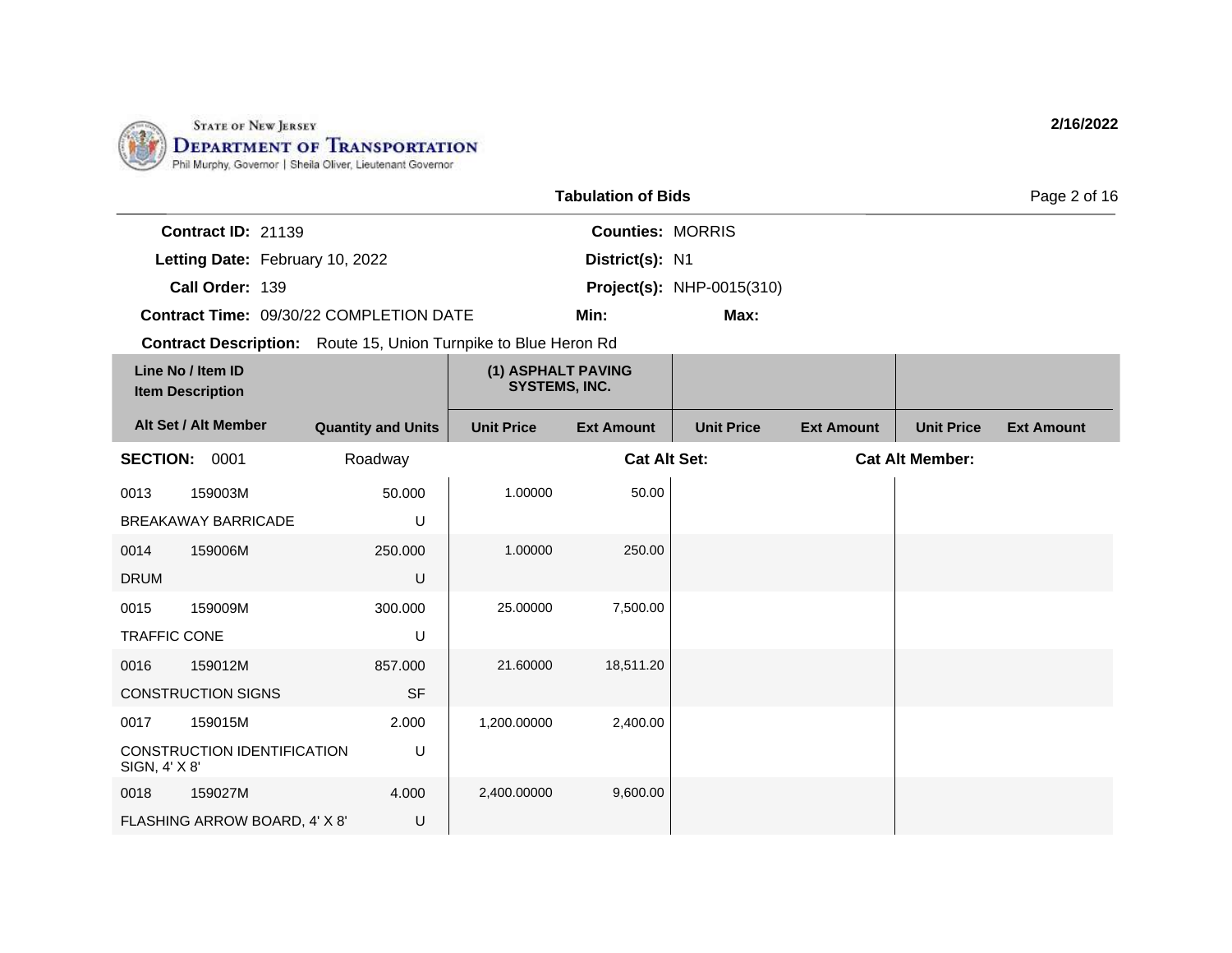

|                                                                        |                                                            |                                                |                                            | <b>Tabulation of Bids</b> |                                  |                   |                        | Page 3 of 16      |
|------------------------------------------------------------------------|------------------------------------------------------------|------------------------------------------------|--------------------------------------------|---------------------------|----------------------------------|-------------------|------------------------|-------------------|
|                                                                        | Contract ID: 21139                                         |                                                |                                            | <b>Counties: MORRIS</b>   |                                  |                   |                        |                   |
|                                                                        | Letting Date: February 10, 2022                            |                                                |                                            | District(s): N1           |                                  |                   |                        |                   |
|                                                                        | Call Order: 139                                            |                                                |                                            |                           | <b>Project(s): NHP-0015(310)</b> |                   |                        |                   |
|                                                                        |                                                            | <b>Contract Time: 09/30/22 COMPLETION DATE</b> |                                            | Min:                      | Max:                             |                   |                        |                   |
| <b>Contract Description:</b> Route 15, Union Turnpike to Blue Heron Rd |                                                            |                                                |                                            |                           |                                  |                   |                        |                   |
| Line No / Item ID<br><b>Item Description</b>                           |                                                            |                                                | (1) ASPHALT PAVING<br><b>SYSTEMS, INC.</b> |                           |                                  |                   |                        |                   |
| Alt Set / Alt Member                                                   |                                                            | <b>Quantity and Units</b>                      | <b>Unit Price</b>                          | <b>Ext Amount</b>         | <b>Unit Price</b>                | <b>Ext Amount</b> | <b>Unit Price</b>      | <b>Ext Amount</b> |
| <b>SECTION: 0001</b>                                                   |                                                            | Roadway                                        |                                            | <b>Cat Alt Set:</b>       |                                  |                   | <b>Cat Alt Member:</b> |                   |
| 0019                                                                   | 159030M                                                    | 8.000                                          | 18,000.00000                               | 144,000.00                |                                  |                   |                        |                   |
| <b>SIGN</b>                                                            | PORTABLE VARIABLE MESSAGE                                  | U                                              |                                            |                           |                                  |                   |                        |                   |
| 0020                                                                   | 159108M                                                    | 4.000                                          | 7,500.00000                                | 30,000.00                 |                                  |                   |                        |                   |
|                                                                        | <b>TRAFFIC CONTROL TRUCK WITH</b><br>MOUNTED CRASH CUSHION | U                                              |                                            |                           |                                  |                   |                        |                   |
| 0021                                                                   | 159132M                                                    | 900.000                                        | 3.00000                                    | 2,700.00                  |                                  |                   |                        |                   |
| <b>MARKINGS</b>                                                        | <b>TEMPORARY PAVEMENT</b>                                  | <b>SF</b>                                      |                                            |                           |                                  |                   |                        |                   |
| 0022                                                                   | 159138M                                                    | 13.000                                         | 700.00000                                  | 9,100.00                  |                                  |                   |                        |                   |
| <b>HMA PATCH</b>                                                       |                                                            | $\mathsf{T}$                                   |                                            |                           |                                  |                   |                        |                   |
| 0023                                                                   | 159141M                                                    | 1,000.000                                      | 137.00000                                  | 137,000.00                |                                  |                   |                        |                   |
|                                                                        | TRAFFIC DIRECTOR, FLAGGER                                  | <b>HOUR</b>                                    |                                            |                           |                                  |                   |                        |                   |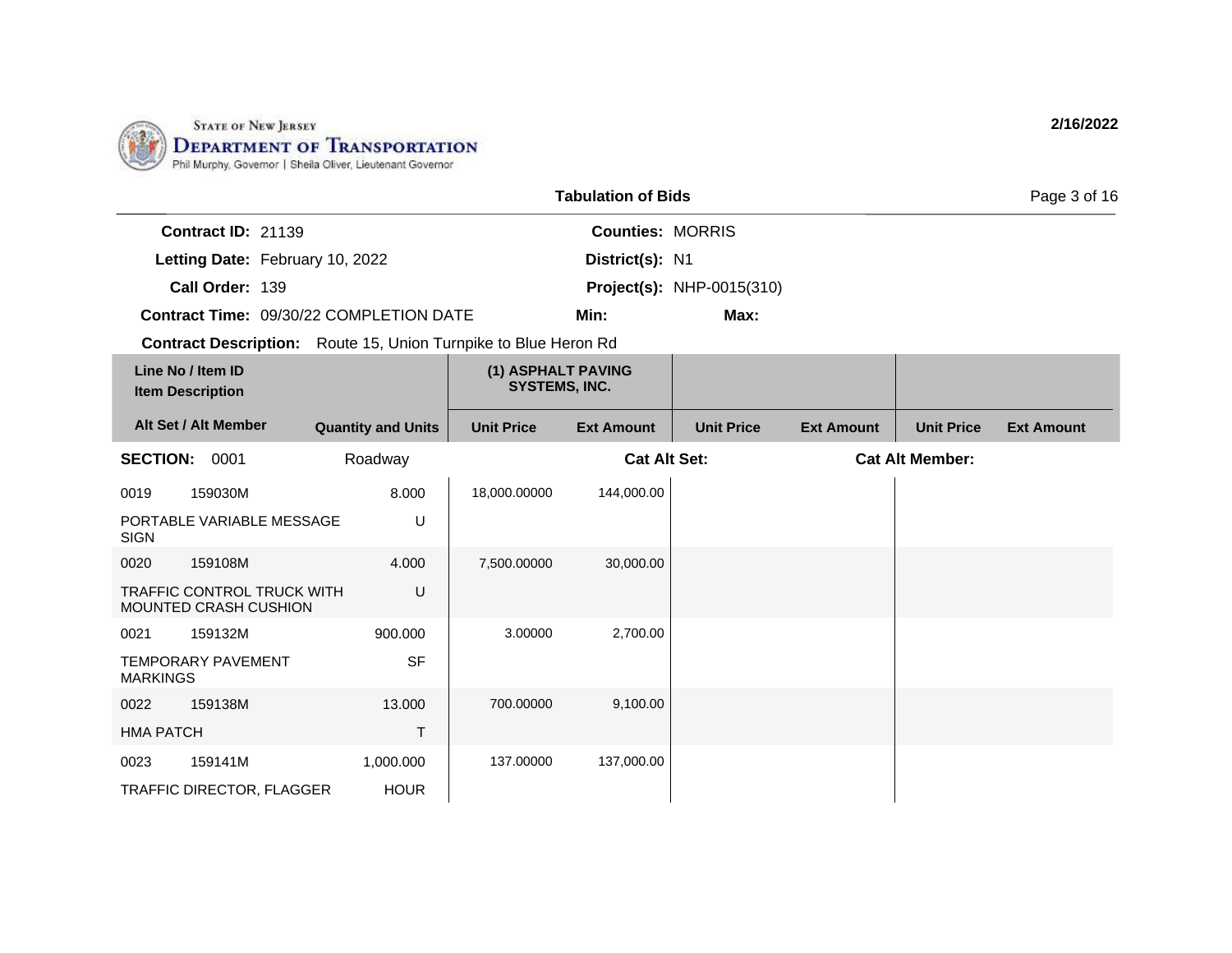

|                      |                                              |                                                                 |                                            | <b>Tabulation of Bids</b> |                                  |                   |                        | Page 4 of 16      |
|----------------------|----------------------------------------------|-----------------------------------------------------------------|--------------------------------------------|---------------------------|----------------------------------|-------------------|------------------------|-------------------|
|                      | Contract ID: 21139                           |                                                                 |                                            | <b>Counties: MORRIS</b>   |                                  |                   |                        |                   |
|                      | Letting Date: February 10, 2022              |                                                                 |                                            | District(s): N1           |                                  |                   |                        |                   |
|                      | Call Order: 139                              |                                                                 |                                            |                           | <b>Project(s): NHP-0015(310)</b> |                   |                        |                   |
|                      |                                              | Contract Time: 09/30/22 COMPLETION DATE                         |                                            | Min:                      | Max:                             |                   |                        |                   |
|                      |                                              | Contract Description: Route 15, Union Turnpike to Blue Heron Rd |                                            |                           |                                  |                   |                        |                   |
|                      | Line No / Item ID<br><b>Item Description</b> |                                                                 | (1) ASPHALT PAVING<br><b>SYSTEMS, INC.</b> |                           |                                  |                   |                        |                   |
|                      | Alt Set / Alt Member                         | <b>Quantity and Units</b>                                       | <b>Unit Price</b>                          | <b>Ext Amount</b>         | <b>Unit Price</b>                | <b>Ext Amount</b> | <b>Unit Price</b>      | <b>Ext Amount</b> |
|                      | <b>SECTION: 0001</b>                         | Roadway                                                         |                                            | <b>Cat Alt Set:</b>       |                                  |                   | <b>Cat Alt Member:</b> |                   |
| 0024                 | 159300M                                      | 210,000.000                                                     | 0.33000                                    | 69,300.00                 |                                  |                   |                        |                   |
|                      | TRAFFIC STRIPES, LATEX, 4"                   | <b>LF</b>                                                       |                                            |                           |                                  |                   |                        |                   |
| 0025                 | 159302M                                      | 17,100.000                                                      | 0.41000                                    | 7,011.00                  |                                  |                   |                        |                   |
|                      | TRAFFIC STRIPES, LATEX, 8"                   | LF                                                              |                                            |                           |                                  |                   |                        |                   |
| 0026                 | 159314M                                      | 4,350.000                                                       | 1.20000                                    | 5,220.00                  |                                  |                   |                        |                   |
| LATEX, 24"           | TRAFFIC MARKINGS LINES,                      | LF                                                              |                                            |                           |                                  |                   |                        |                   |
| 0027                 | 160004M                                      | 1.000                                                           | 300.00000                                  | 300.00                    |                                  |                   |                        |                   |
|                      | FUEL PRICE ADJUSTMENT                        | <b>DOLL</b>                                                     |                                            |                           |                                  |                   |                        |                   |
| 0028                 | 161003P                                      | (1)                                                             | 35,000.00000                               | 35,000.00                 |                                  |                   |                        |                   |
| <b>FINAL CLEANUP</b> |                                              | <b>LS</b>                                                       |                                            |                           |                                  |                   |                        |                   |
| 0029                 | 201003P                                      | (1)                                                             | 35,000.00000                               | 35,000.00                 |                                  |                   |                        |                   |
| <b>CLEARING SITE</b> |                                              | LS                                                              |                                            |                           |                                  |                   |                        |                   |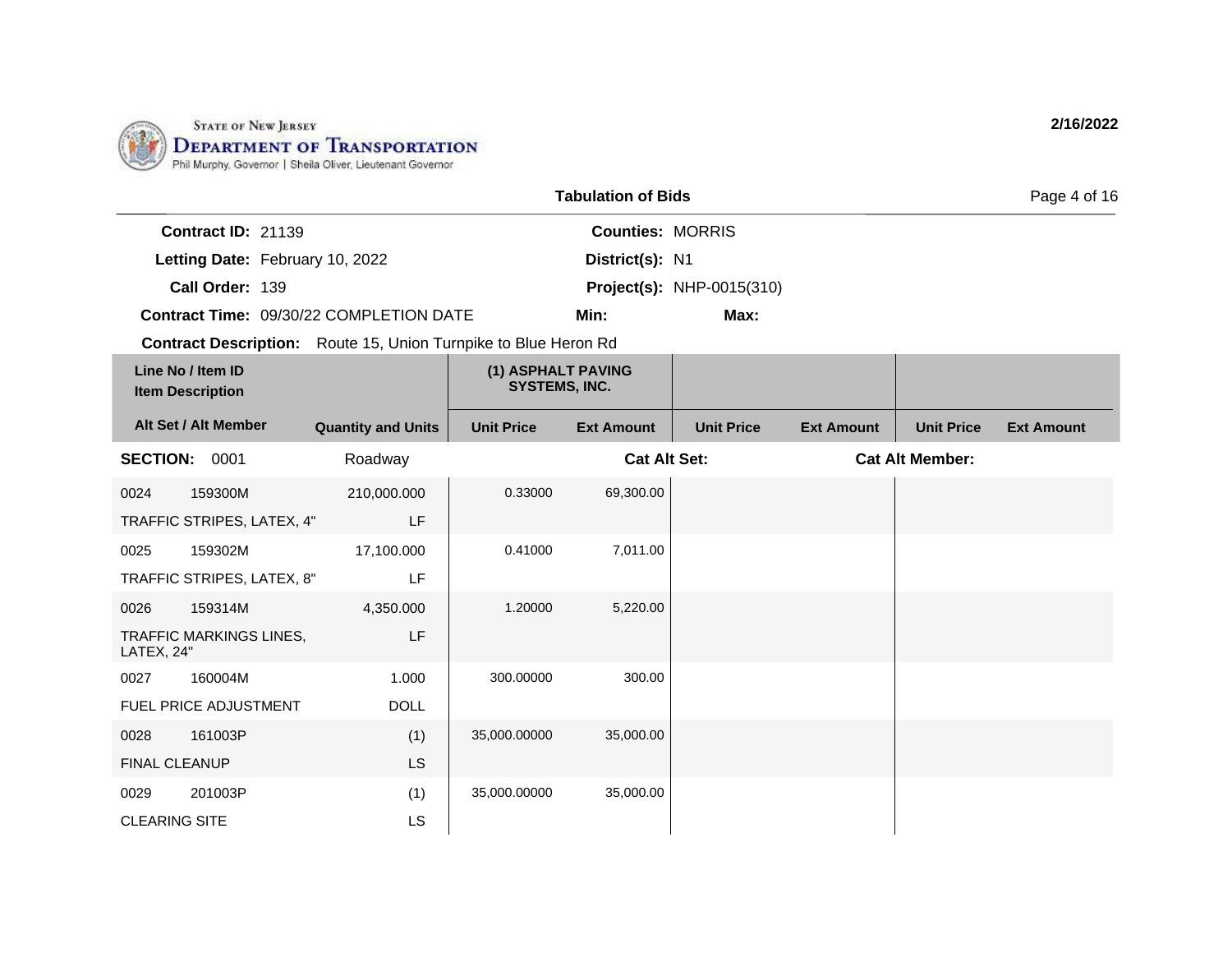

|                           |                                                | Page 5 of 16            |                                  |  |
|---------------------------|------------------------------------------------|-------------------------|----------------------------------|--|
| <b>Contract ID: 21139</b> |                                                | <b>Counties: MORRIS</b> |                                  |  |
|                           | Letting Date: February 10, 2022                | District(s): N1         |                                  |  |
| Call Order: 139           |                                                |                         | <b>Project(s): NHP-0015(310)</b> |  |
|                           | <b>Contract Time: 09/30/22 COMPLETION DATE</b> | Min:                    | Max:                             |  |

**Contract Description:** Route 15, Union Turnpike to Blue Heron Rd

|                  | Line No / Item ID<br><b>Item Description</b>           |                           | (1) ASPHALT PAVING<br><b>SYSTEMS, INC.</b> |                     |                   |                   |                        |                   |
|------------------|--------------------------------------------------------|---------------------------|--------------------------------------------|---------------------|-------------------|-------------------|------------------------|-------------------|
|                  | Alt Set / Alt Member                                   | <b>Quantity and Units</b> | <b>Unit Price</b>                          | <b>Ext Amount</b>   | <b>Unit Price</b> | <b>Ext Amount</b> | <b>Unit Price</b>      | <b>Ext Amount</b> |
| <b>SECTION:</b>  | 0001                                                   | Roadway                   |                                            | <b>Cat Alt Set:</b> |                   |                   | <b>Cat Alt Member:</b> |                   |
| 0030             | 302051P                                                | 61.000                    | 300.00000                                  | 18,300.00           |                   |                   |                        |                   |
| <b>THICKNESS</b> | DENSE-GRADED AGGREGATE<br><b>BASE COURSE, VARIABLE</b> | CY                        |                                            |                     |                   |                   |                        |                   |
| 0031             | 401009P                                                | 2,986.000                 | 20,00000                                   | 59,720.00           |                   |                   |                        |                   |
|                  | HMA MILLING, 3" OR LESS                                | <b>SY</b>                 |                                            |                     |                   |                   |                        |                   |
| 0032             | 401017P                                                | 1,798.000                 | 21.00000                                   | 37,758.00           |                   |                   |                        |                   |
| MICRO-MILLING    |                                                        | SY                        |                                            |                     |                   |                   |                        |                   |
| 0033             | 401024M                                                | 1,500.000                 | 3.50000                                    | 5,250.00            |                   |                   |                        |                   |
|                  | SEALING OF CRACKS IN HOT MIX<br>ASPHALT SURFACE COURSE | LF                        |                                            |                     |                   |                   |                        |                   |
| 0034             | 401027M                                                | 70,000.000                | 0.01000                                    | 700.00              |                   |                   |                        |                   |
|                  | POLYMERIZED JOINT ADHESIVE                             | LF                        |                                            |                     |                   |                   |                        |                   |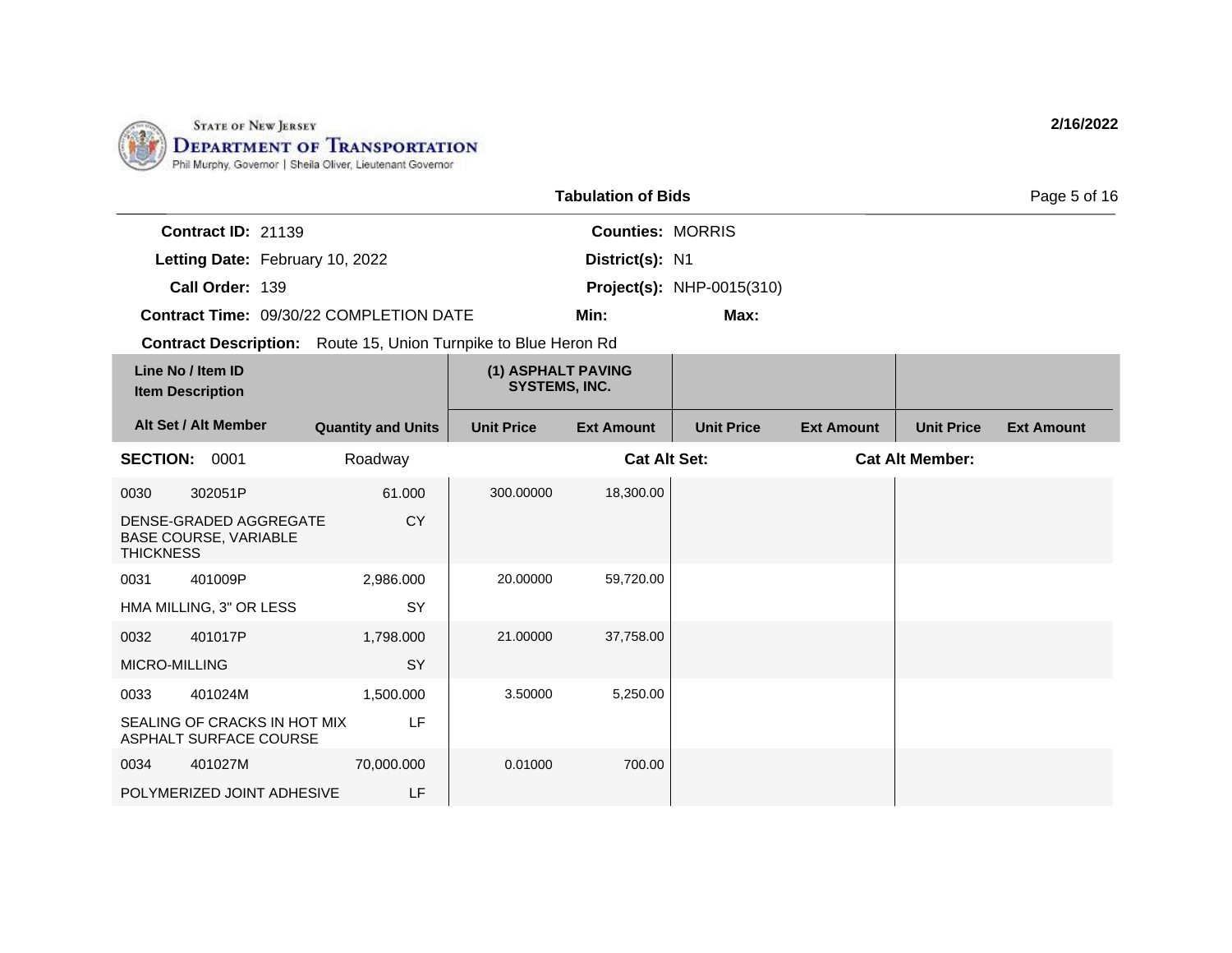

|                                         |                                                    |                                                                        |                                            | <b>Tabulation of Bids</b> |                                  |                   |                        | Page 6 of 16      |
|-----------------------------------------|----------------------------------------------------|------------------------------------------------------------------------|--------------------------------------------|---------------------------|----------------------------------|-------------------|------------------------|-------------------|
|                                         | <b>Contract ID: 21139</b>                          |                                                                        |                                            | <b>Counties: MORRIS</b>   |                                  |                   |                        |                   |
|                                         | Letting Date: February 10, 2022                    |                                                                        |                                            | District(s): N1           |                                  |                   |                        |                   |
|                                         | Call Order: 139                                    |                                                                        |                                            |                           | <b>Project(s): NHP-0015(310)</b> |                   |                        |                   |
| Contract Time: 09/30/22 COMPLETION DATE |                                                    |                                                                        |                                            | Min:                      | Max:                             |                   |                        |                   |
|                                         |                                                    | <b>Contract Description:</b> Route 15, Union Turnpike to Blue Heron Rd |                                            |                           |                                  |                   |                        |                   |
|                                         | Line No / Item ID<br><b>Item Description</b>       |                                                                        | (1) ASPHALT PAVING<br><b>SYSTEMS, INC.</b> |                           |                                  |                   |                        |                   |
|                                         | Alt Set / Alt Member                               | <b>Quantity and Units</b>                                              | <b>Unit Price</b>                          | <b>Ext Amount</b>         | <b>Unit Price</b>                | <b>Ext Amount</b> | <b>Unit Price</b>      | <b>Ext Amount</b> |
| <b>SECTION:</b>                         | 0001                                               | Roadway                                                                |                                            | <b>Cat Alt Set:</b>       |                                  |                   | <b>Cat Alt Member:</b> |                   |
| 0035                                    | 401030M                                            | 21,500.000                                                             | 3.15000                                    | 67,725.00                 |                                  |                   |                        |                   |
| <b>TACK COAT</b>                        |                                                    | GAL                                                                    |                                            |                           |                                  |                   |                        |                   |
| 0036                                    | 401054M                                            | 1.000                                                                  | 1,000.00000                                | 1,000.00                  |                                  |                   |                        |                   |
|                                         | HOT MIX ASPHALT 12.5 M 64<br><b>SURFACE COURSE</b> | Τ                                                                      |                                            |                           |                                  |                   |                        |                   |
| 0037                                    | 401061M                                            | 518.000                                                                | 251.70000                                  | 130,380.60                |                                  |                   |                        |                   |
|                                         | HOT MIX ASPHALT 12.5 M E<br><b>SURFACE COURSE</b>  | $\mathsf{T}$                                                           |                                            |                           |                                  |                   |                        |                   |
| 0038                                    | 401113M                                            | 500.000                                                                | 80.00000                                   | 40,000.00                 |                                  |                   |                        |                   |
| <b>REPAIR</b>                           | HMA LONGITUDINAL JOINT                             | SY                                                                     |                                            |                           |                                  |                   |                        |                   |
| 0039                                    | 421007M                                            | 16,750.000                                                             | 4.05000                                    | 67,837.50                 |                                  |                   |                        |                   |
|                                         | MICROPAVING JOINTS                                 | LF                                                                     |                                            |                           |                                  |                   |                        |                   |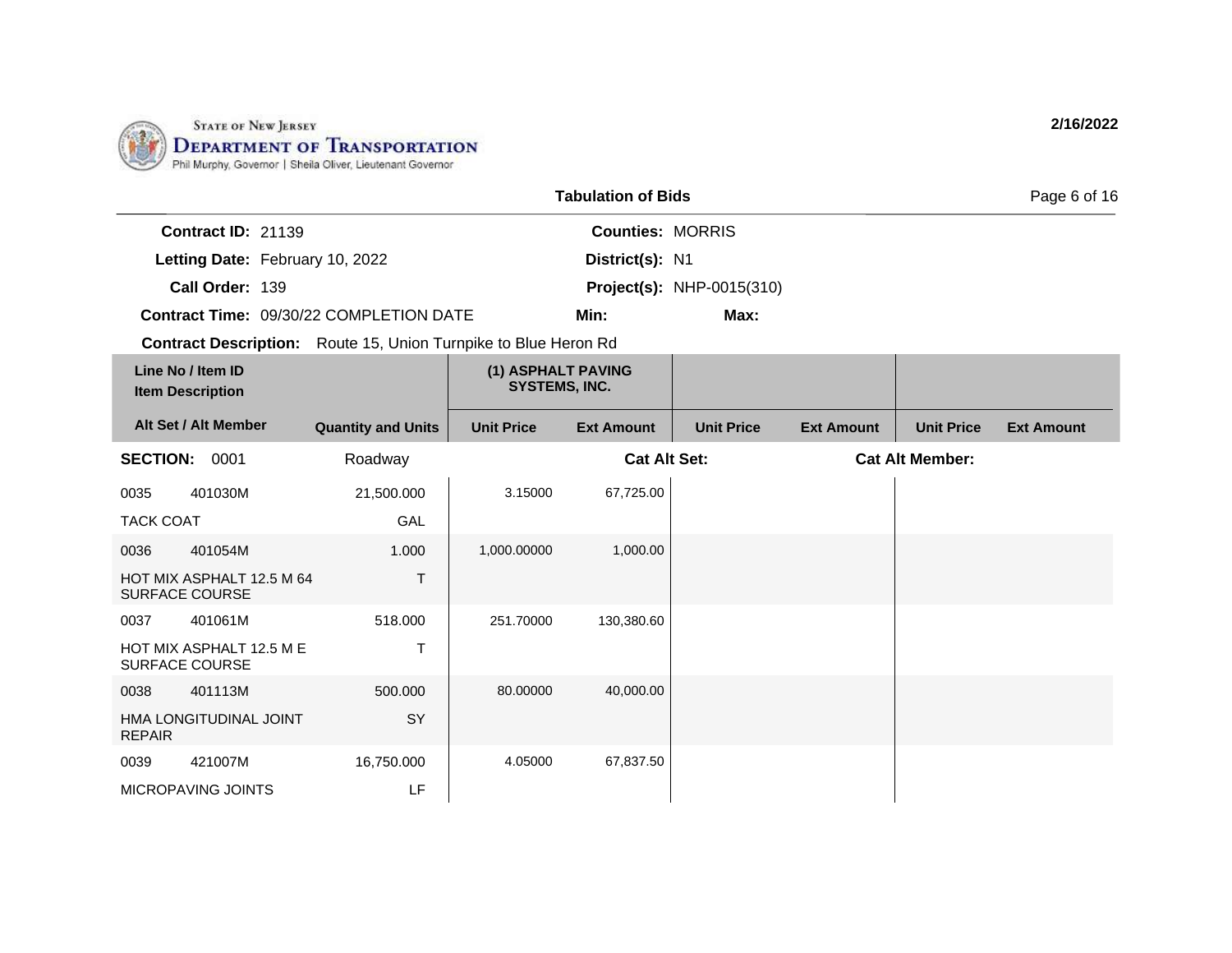

|                                                                        |                           |                                            | <b>Tabulation of Bids</b> |                                  |                   |                   | Page 7 of 16      |
|------------------------------------------------------------------------|---------------------------|--------------------------------------------|---------------------------|----------------------------------|-------------------|-------------------|-------------------|
| Contract ID: 21139                                                     |                           |                                            | <b>Counties: MORRIS</b>   |                                  |                   |                   |                   |
| Letting Date: February 10, 2022                                        |                           |                                            | District(s): N1           |                                  |                   |                   |                   |
| Call Order: 139                                                        |                           |                                            |                           | <b>Project(s): NHP-0015(310)</b> |                   |                   |                   |
| <b>Contract Time: 09/30/22 COMPLETION DATE</b>                         |                           |                                            | Min:                      | Max:                             |                   |                   |                   |
| <b>Contract Description:</b> Route 15, Union Turnpike to Blue Heron Rd |                           |                                            |                           |                                  |                   |                   |                   |
| Line No / Item ID<br><b>Item Description</b>                           |                           | (1) ASPHALT PAVING<br><b>SYSTEMS, INC.</b> |                           |                                  |                   |                   |                   |
| Alt Set / Alt Member                                                   | <b>Quantity and Units</b> | <b>Unit Price</b>                          | <b>Ext Amount</b>         | <b>Unit Price</b>                | <b>Ext Amount</b> | <b>Unit Price</b> | <b>Ext Amount</b> |
| <b>SECTION: 0001</b>                                                   | Roadway                   | <b>Cat Alt Set:</b>                        |                           | <b>Cat Alt Member:</b>           |                   |                   |                   |
| 421010M<br>0040                                                        | 1,410.000                 | 113.55000                                  | 160,105.50                |                                  |                   |                   |                   |
| SLURRY SEAL AGGREGATE, TYPE<br>$\mathbf{II}$                           | T                         |                                            |                           |                                  |                   |                   |                   |
| 421011M<br>0041                                                        | 41,697.000                | 10.76000                                   | 448,659.72                |                                  |                   |                   |                   |
| <b>SLURRY SEAL EMULSION</b>                                            | GAL                       |                                            |                           |                                  |                   |                   |                   |
| 601092P<br>0042                                                        | 20,000                    | 1,500.00000                                | 30,000.00                 |                                  |                   |                   |                   |
| 24" CORRUGATED METAL PIPE                                              | LF                        |                                            |                           |                                  |                   |                   |                   |
| 602099M<br>0043                                                        | 1.000                     | 2,000.00000                                | 2,000.00                  |                                  |                   |                   |                   |
| <b>RESET EXISTING CASTING</b>                                          | U                         |                                            |                           |                                  |                   |                   |                   |
| 0044<br>602105M                                                        | 10.000                    | 3,040.00000                                | 30,400.00                 |                                  |                   |                   |                   |
| SET INLET TYPE B, CASTING                                              | U                         |                                            |                           |                                  |                   |                   |                   |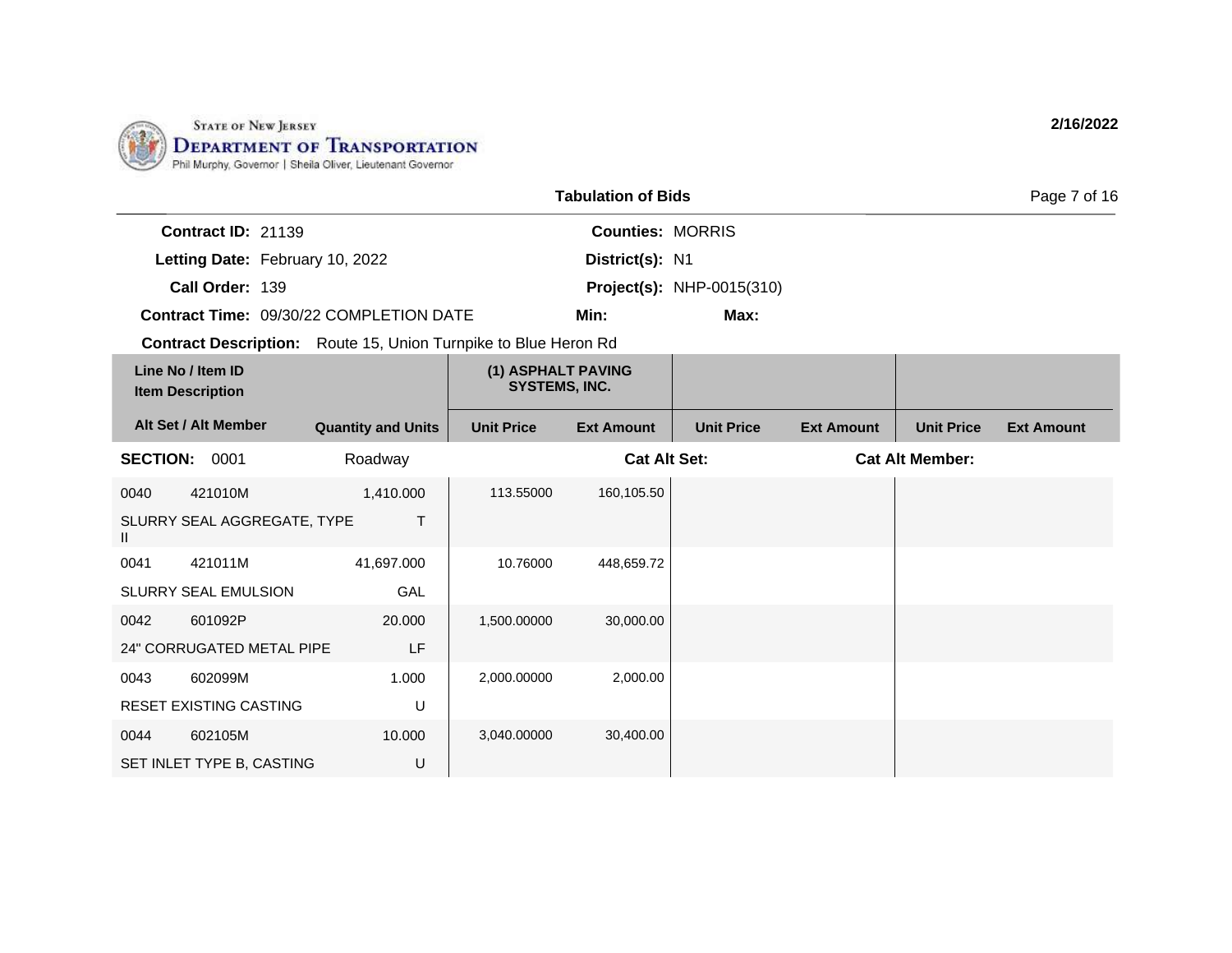

|                                              | <b>Tabulation of Bids</b>                                              |                                            |                                  |                   |                        |                   |  |
|----------------------------------------------|------------------------------------------------------------------------|--------------------------------------------|----------------------------------|-------------------|------------------------|-------------------|--|
| <b>Contract ID: 21139</b>                    |                                                                        | <b>Counties: MORRIS</b>                    |                                  |                   |                        |                   |  |
|                                              | Letting Date: February 10, 2022                                        | District(s): N1                            |                                  |                   |                        |                   |  |
| Call Order: 139                              |                                                                        |                                            | <b>Project(s): NHP-0015(310)</b> |                   |                        |                   |  |
|                                              | <b>Contract Time: 09/30/22 COMPLETION DATE</b>                         | Min:                                       | Max:                             |                   |                        |                   |  |
|                                              | <b>Contract Description:</b> Route 15, Union Turnpike to Blue Heron Rd |                                            |                                  |                   |                        |                   |  |
| Line No / Item ID<br><b>Item Description</b> |                                                                        | (1) ASPHALT PAVING<br><b>SYSTEMS, INC.</b> |                                  |                   |                        |                   |  |
| Alt Set / Alt Member                         | <b>Quantity and Units</b>                                              | <b>Unit Price</b><br><b>Ext Amount</b>     | <b>Unit Price</b>                | <b>Ext Amount</b> | <b>Unit Price</b>      | <b>Ext Amount</b> |  |
| <b>SECTION:</b><br>0001                      | Roadway                                                                | <b>Cat Alt Set:</b>                        |                                  |                   | <b>Cat Alt Member:</b> |                   |  |

| <b>SECTION:</b>    | 0001                                                   | Roadway |             | <b>Cat Alt Set:</b> | <b>Cat Alt Member:</b> |
|--------------------|--------------------------------------------------------|---------|-------------|---------------------|------------------------|
| 0045               | 602120M                                                | 1.000   | 5,300.00000 | 5,300.00            |                        |
|                    | RECONSTRUCTED INLET, TYPE A,<br>USING EXISTING CASTING | U       |             |                     |                        |
| 0046               | 602210M                                                | 1.000   | 1,600.00000 | 1,600.00            |                        |
|                    | <b>BICYCLE SAFE GRATE</b>                              | U       |             |                     |                        |
| 0047               | 602213M                                                | 21.000  | 1,600.00000 | 33,600.00           |                        |
| <b>CURB PIECE</b>  |                                                        | U       |             |                     |                        |
| 0048               | 607021P                                                | 53.000  | 280.00000   | 14,840.00           |                        |
| <b>CURB</b>        | 9" X 18" CONCRETE VERTICAL                             | LF      |             |                     |                        |
| 0049               | 608003P                                                | 84.000  | 115.20000   | 9,676.80            |                        |
| <b>MIX ASPHALT</b> | NONVEGETATIVE SURFACE, HOT                             | SY      |             |                     |                        |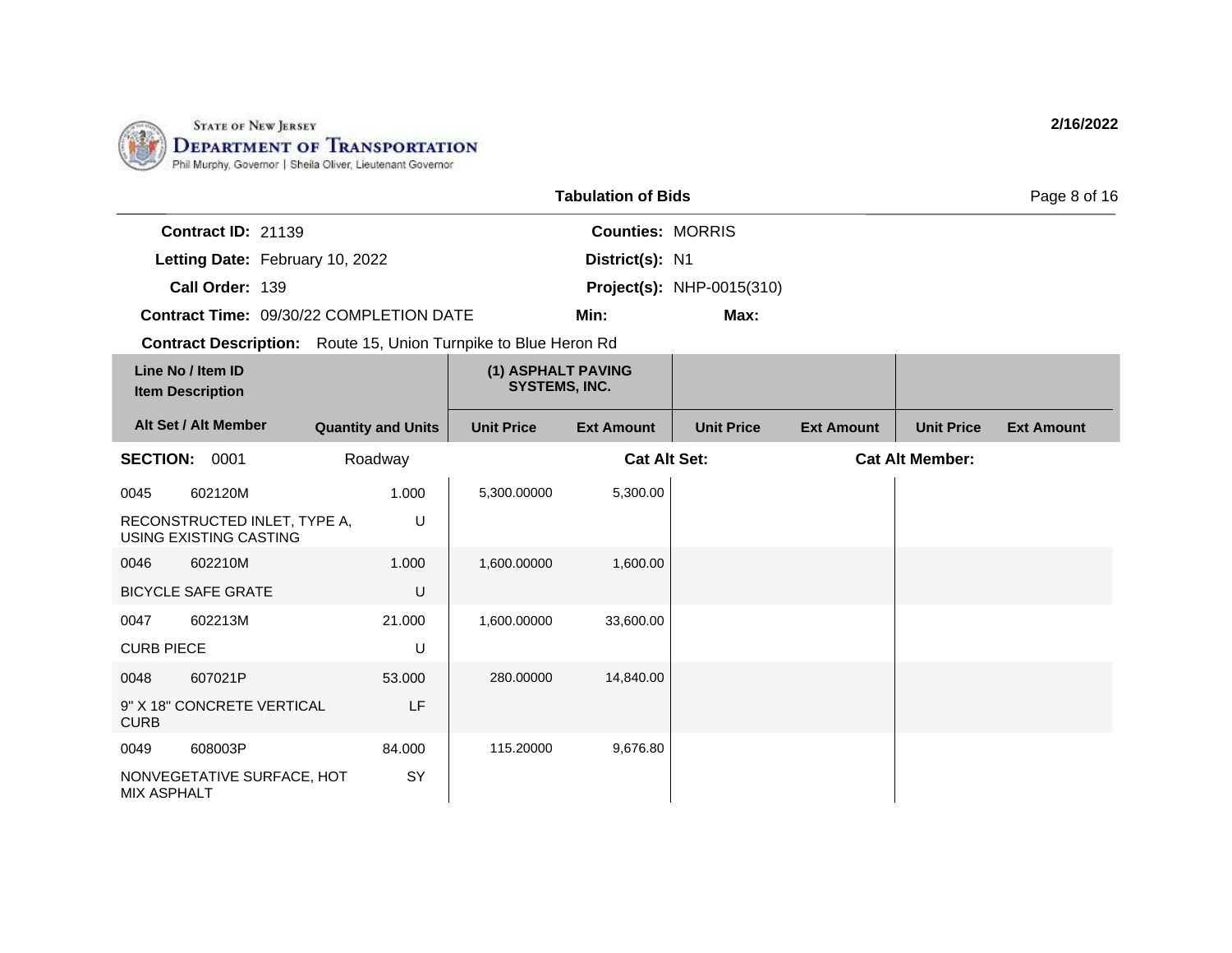

|                           |                                                                        | <b>Tabulation of Bids</b> |                                  | Page 9 of 16 |
|---------------------------|------------------------------------------------------------------------|---------------------------|----------------------------------|--------------|
| <b>Contract ID: 21139</b> |                                                                        | <b>Counties: MORRIS</b>   |                                  |              |
|                           | Letting Date: February 10, 2022                                        | District(s): N1           |                                  |              |
| Call Order: 139           |                                                                        |                           | <b>Project(s): NHP-0015(310)</b> |              |
|                           | <b>Contract Time: 09/30/22 COMPLETION DATE</b>                         | Min:                      | Max:                             |              |
|                           | <b>Contract Description:</b> Route 15, Union Turnpike to Blue Heron Rd |                           |                                  |              |
|                           |                                                                        |                           |                                  |              |

| Line No / Item ID<br><b>Item Description</b> |                              | (1) ASPHALT PAVING<br><b>SYSTEMS, INC.</b> |                   |                     |                   |                   |                        |                   |
|----------------------------------------------|------------------------------|--------------------------------------------|-------------------|---------------------|-------------------|-------------------|------------------------|-------------------|
|                                              | Alt Set / Alt Member         | <b>Quantity and Units</b>                  | <b>Unit Price</b> | <b>Ext Amount</b>   | <b>Unit Price</b> | <b>Ext Amount</b> | <b>Unit Price</b>      | <b>Ext Amount</b> |
| <b>SECTION: 0001</b>                         |                              | Roadway                                    |                   | <b>Cat Alt Set:</b> |                   |                   | <b>Cat Alt Member:</b> |                   |
| 0050                                         | 609003M                      | 188.000                                    | 90.22000          | 16,961.36           |                   |                   |                        |                   |
| <b>BEAM GUIDE RAIL</b>                       |                              | LF                                         |                   |                     |                   |                   |                        |                   |
| 0051                                         | 609075M                      | 188.000                                    | 20.22000          | 3,801.36            |                   |                   |                        |                   |
|                                              | REMOVAL OF BEAM GUIDE RAIL   | LF                                         |                   |                     |                   |                   |                        |                   |
| 0052                                         | 610003M                      | 70,000.000                                 | 0.57000           | 39,900.00           |                   |                   |                        |                   |
|                                              | TRAFFIC STRIPES, 4"          | LF                                         |                   |                     |                   |                   |                        |                   |
| 0053                                         | 610007M                      | 5,700.000                                  | 1.13000           | 6,441.00            |                   |                   |                        |                   |
|                                              | TRAFFIC STRIPES, 8"          | LF                                         |                   |                     |                   |                   |                        |                   |
| 0054                                         | 610008M                      | 300.000                                    | 8.40000           | 2,520.00            |                   |                   |                        |                   |
|                                              | TRAFFIC MARKINGS, SYMBOLS    | <b>SF</b>                                  |                   |                     |                   |                   |                        |                   |
| 0055                                         | 610012M                      | 675.000                                    | 42.60000          | 28,755.00           |                   |                   |                        |                   |
| <b>LENS</b>                                  | RPM, MONO-DIRECTIONAL, WHITE | U                                          |                   |                     |                   |                   |                        |                   |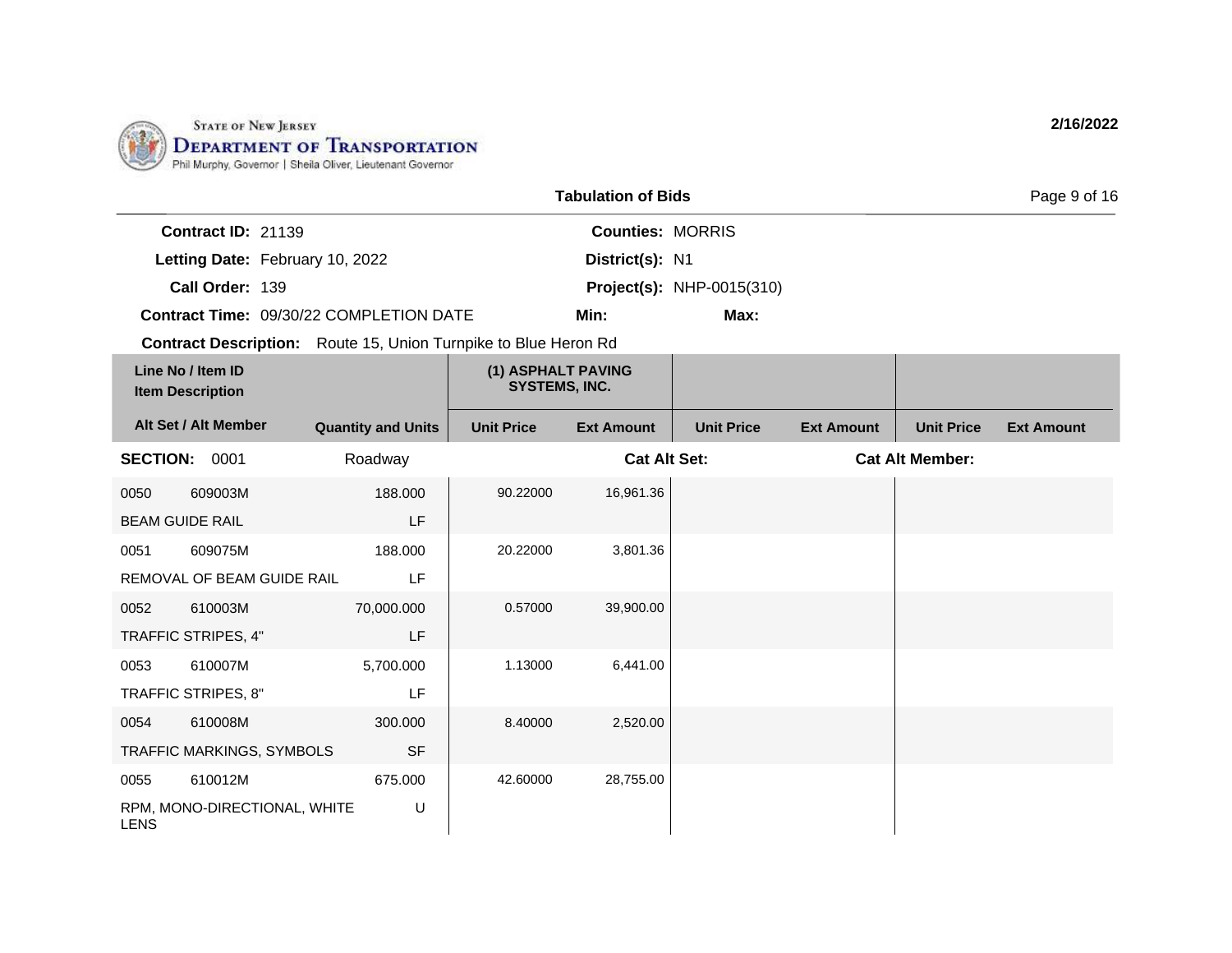

0061 610039M

REMOVAL OF TRAFFIC MARKINGS

300.000

SF

|                                                                        |                           |                                            | <b>Tabulation of Bids</b> |                                  |                   |                        | Page 10 of 16     |
|------------------------------------------------------------------------|---------------------------|--------------------------------------------|---------------------------|----------------------------------|-------------------|------------------------|-------------------|
| Contract ID: 21139                                                     |                           |                                            | <b>Counties: MORRIS</b>   |                                  |                   |                        |                   |
| Letting Date: February 10, 2022                                        |                           |                                            | District(s): N1           |                                  |                   |                        |                   |
| Call Order: 139                                                        |                           |                                            |                           | <b>Project(s): NHP-0015(310)</b> |                   |                        |                   |
| Contract Time: 09/30/22 COMPLETION DATE                                |                           |                                            | Min:                      | Max:                             |                   |                        |                   |
| <b>Contract Description:</b> Route 15, Union Turnpike to Blue Heron Rd |                           |                                            |                           |                                  |                   |                        |                   |
| Line No / Item ID<br><b>Item Description</b>                           |                           | (1) ASPHALT PAVING<br><b>SYSTEMS, INC.</b> |                           |                                  |                   |                        |                   |
| Alt Set / Alt Member                                                   | <b>Quantity and Units</b> | <b>Unit Price</b>                          | <b>Ext Amount</b>         | <b>Unit Price</b>                | <b>Ext Amount</b> | <b>Unit Price</b>      | <b>Ext Amount</b> |
| <b>SECTION:</b><br>0001                                                | Roadway                   |                                            | <b>Cat Alt Set:</b>       |                                  |                   | <b>Cat Alt Member:</b> |                   |
| 610017M<br>0056                                                        | 1,500.000                 | 7.20000                                    | 10,800.00                 |                                  |                   |                        |                   |
| TRAFFIC MARKING LINES, 24"                                             | LF                        |                                            |                           |                                  |                   |                        |                   |
| 610018M<br>0057                                                        | 325,000                   | 42.60000                                   | 13,845.00                 |                                  |                   |                        |                   |
| RPM, MONO-DIRECTIONAL,<br><b>AMBER LENS</b>                            | U                         |                                            |                           |                                  |                   |                        |                   |
| 610024M<br>0058                                                        | 1,000.000                 | 64.00000                                   | 64,000.00                 |                                  |                   |                        |                   |
| <b>REMOVAL OF RPM</b>                                                  | $\cup$                    |                                            |                           |                                  |                   |                        |                   |
| 610033M<br>0059                                                        | 16,750.000                | 0.75000                                    | 12,562.50                 |                                  |                   |                        |                   |
| <b>RUMBLE STRIP</b>                                                    | LF                        |                                            |                           |                                  |                   |                        |                   |
| 610036M<br>0060                                                        | 76,000.000                | 0.90000                                    | 68,400.00                 |                                  |                   |                        |                   |
| REMOVAL OF TRAFFIC STRIPES                                             | LF                        |                                            |                           |                                  |                   |                        |                   |
|                                                                        |                           |                                            |                           |                                  |                   |                        |                   |

6.00000 1,800.00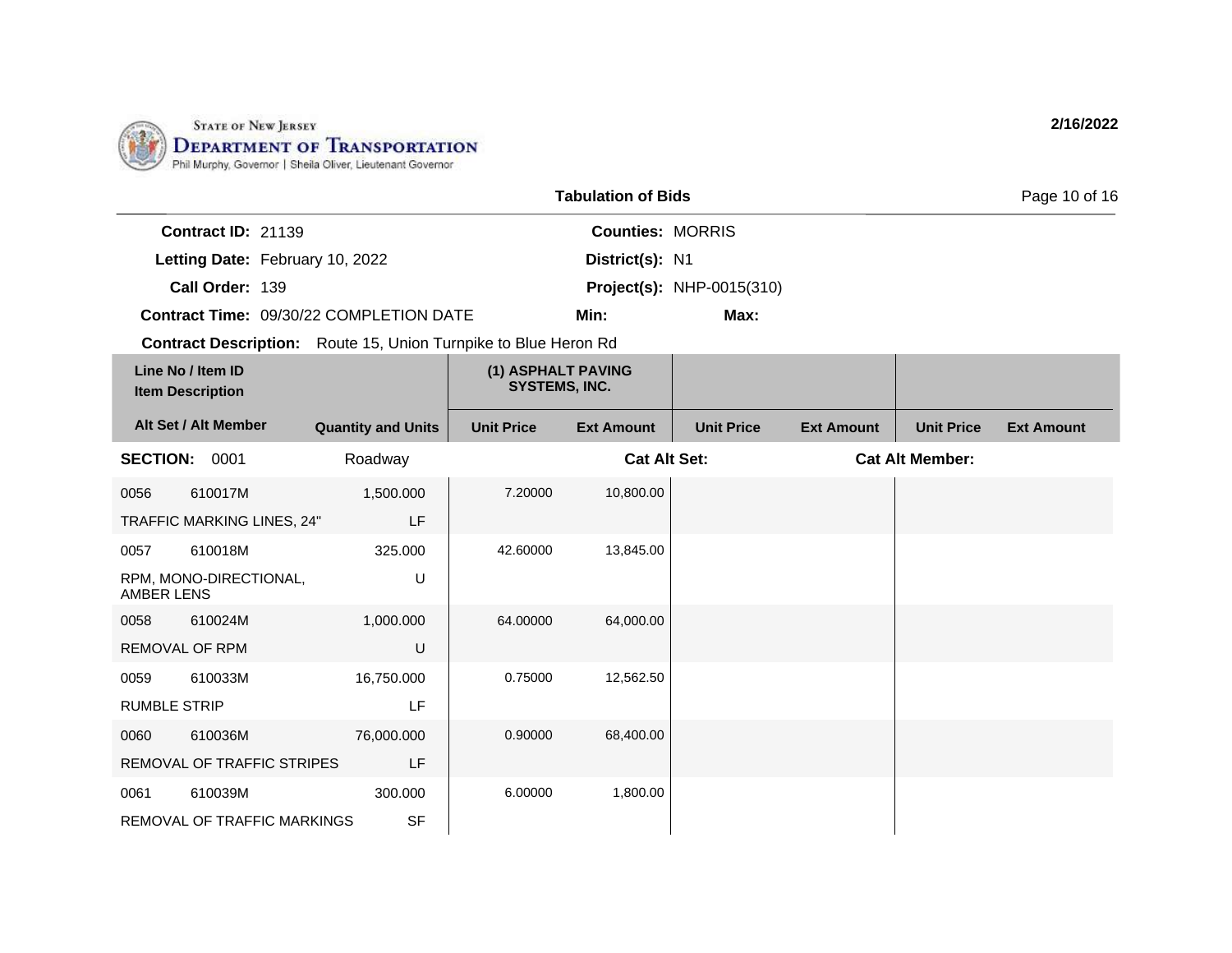

| <b>Tabulation of Bids</b><br>Page 11 of 16                             |                                            |                   |                         |                                  |                   |                        |                   |  |  |
|------------------------------------------------------------------------|--------------------------------------------|-------------------|-------------------------|----------------------------------|-------------------|------------------------|-------------------|--|--|
| Contract ID: 21139                                                     |                                            |                   | <b>Counties: MORRIS</b> |                                  |                   |                        |                   |  |  |
| Letting Date: February 10, 2022                                        |                                            |                   | District(s): N1         |                                  |                   |                        |                   |  |  |
| Call Order: 139                                                        |                                            |                   |                         | <b>Project(s):</b> NHP-0015(310) |                   |                        |                   |  |  |
| <b>Contract Time: 09/30/22 COMPLETION DATE</b>                         |                                            |                   | Min:                    | Max:                             |                   |                        |                   |  |  |
| <b>Contract Description:</b> Route 15, Union Turnpike to Blue Heron Rd |                                            |                   |                         |                                  |                   |                        |                   |  |  |
| Line No / Item ID<br><b>Item Description</b>                           | (1) ASPHALT PAVING<br><b>SYSTEMS, INC.</b> |                   |                         |                                  |                   |                        |                   |  |  |
| Alt Set / Alt Member                                                   | <b>Quantity and Units</b>                  | <b>Unit Price</b> | <b>Ext Amount</b>       | <b>Unit Price</b>                | <b>Ext Amount</b> | <b>Unit Price</b>      | <b>Ext Amount</b> |  |  |
| <b>SECTION:</b><br>0001                                                | Roadway                                    |                   | <b>Cat Alt Set:</b>     |                                  |                   | <b>Cat Alt Member:</b> |                   |  |  |
| 652414M<br>0062                                                        | 81.000                                     | 849.85000         | 68,837.85               |                                  |                   |                        |                   |  |  |
| SANITARY SEWER PIPE LINING                                             | LF                                         |                   |                         |                                  |                   |                        |                   |  |  |
| 0063<br>704189M                                                        | 2.000                                      | 42,310.50000      | 84,621.00               |                                  |                   |                        |                   |  |  |
| WIM ROADWAY DEVICES 1 LANES                                            | U                                          |                   |                         |                                  |                   |                        |                   |  |  |
| <b>Section Totals:</b>                                                 |                                            |                   | \$2,543,702.39          |                                  |                   |                        |                   |  |  |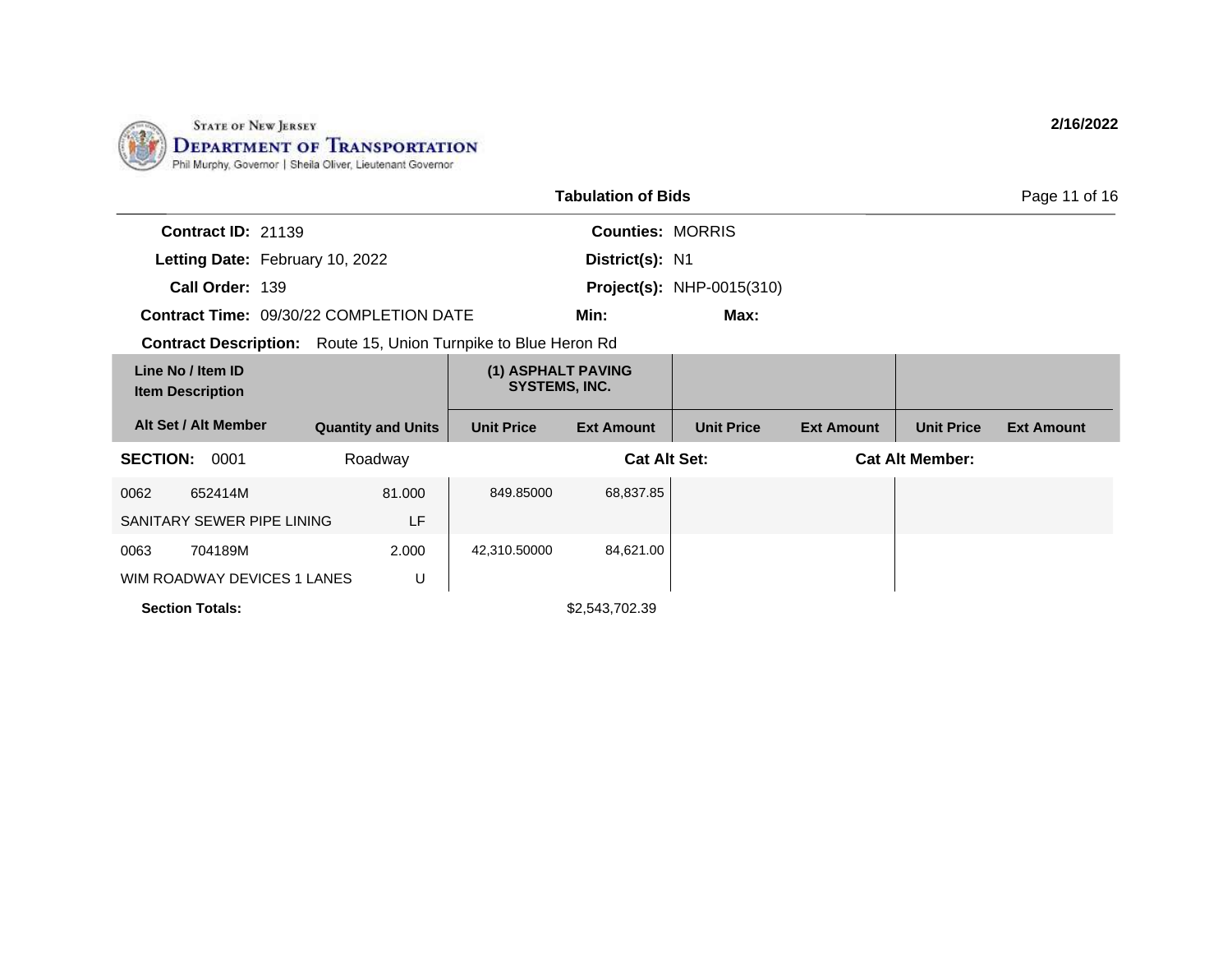

| <b>Tabulation of Bids</b><br>Page 12 of 16                             |                           |                                                        |                         |                                  |                        |                   |                   |  |  |
|------------------------------------------------------------------------|---------------------------|--------------------------------------------------------|-------------------------|----------------------------------|------------------------|-------------------|-------------------|--|--|
| Contract ID: 21139                                                     |                           |                                                        | <b>Counties: MORRIS</b> |                                  |                        |                   |                   |  |  |
| Letting Date: February 10, 2022                                        |                           |                                                        | District(s): N1         |                                  |                        |                   |                   |  |  |
| Call Order: 139                                                        |                           |                                                        |                         | <b>Project(s): NHP-0015(310)</b> |                        |                   |                   |  |  |
| <b>Contract Time: 09/30/22 COMPLETION DATE</b>                         |                           |                                                        | Min:                    | Max:                             |                        |                   |                   |  |  |
| <b>Contract Description:</b> Route 15, Union Turnpike to Blue Heron Rd |                           |                                                        |                         |                                  |                        |                   |                   |  |  |
| Line No / Item ID<br><b>Item Description</b>                           |                           | (1) ASPHALT PAVING<br><b>SYSTEMS, INC.</b>             |                         |                                  |                        |                   |                   |  |  |
| Alt Set / Alt Member                                                   | <b>Quantity and Units</b> | <b>Unit Price</b>                                      | <b>Ext Amount</b>       | <b>Unit Price</b>                | <b>Ext Amount</b>      | <b>Unit Price</b> | <b>Ext Amount</b> |  |  |
| <b>SECTION:</b><br>0002                                                |                           | <b>CONSTRUCTION ENGINEERING</b><br><b>Cat Alt Set:</b> |                         |                                  | <b>Cat Alt Member:</b> |                   |                   |  |  |
| 155015M<br>0007                                                        | 1.000                     | 45,000.00000                                           | 45,000.00               |                                  |                        |                   |                   |  |  |
| FIELD OFFICE TYPE E SET UP                                             | U                         |                                                        |                         |                                  |                        |                   |                   |  |  |
| 155033M<br>0008                                                        | 12,000                    | 6,500.00000                                            | 78,000.00               |                                  |                        |                   |                   |  |  |
| <b>FIELD OFFICE TYPE E</b><br><b>MAINTENANCE</b>                       | <b>MO</b>                 |                                                        |                         |                                  |                        |                   |                   |  |  |
| <b>Section Totals:</b>                                                 |                           |                                                        | \$123,000.00            |                                  |                        |                   |                   |  |  |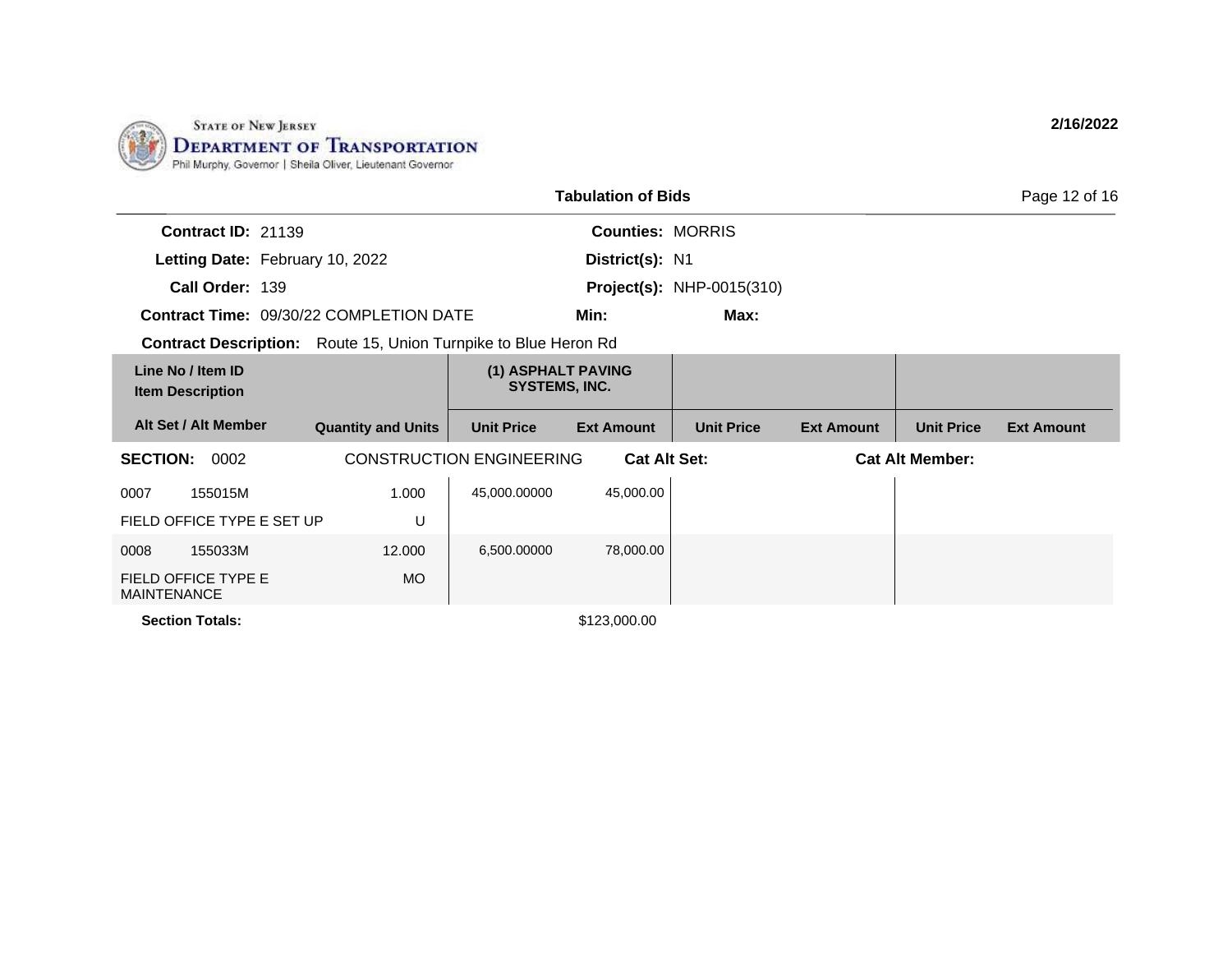

| <b>Tabulation of Bids</b><br>Page 13 of 16                      |                           |                   |                                            |                                  |                   |                        |                   |  |  |
|-----------------------------------------------------------------|---------------------------|-------------------|--------------------------------------------|----------------------------------|-------------------|------------------------|-------------------|--|--|
| <b>Contract ID: 21139</b>                                       |                           |                   | <b>Counties: MORRIS</b>                    |                                  |                   |                        |                   |  |  |
| Letting Date: February 10, 2022                                 |                           |                   | District(s): N1                            |                                  |                   |                        |                   |  |  |
| Call Order: 139                                                 |                           |                   |                                            | <b>Project(s): NHP-0015(310)</b> |                   |                        |                   |  |  |
| <b>Contract Time: 09/30/22 COMPLETION DATE</b>                  |                           | Min:              | Max:                                       |                                  |                   |                        |                   |  |  |
| Contract Description: Route 15, Union Turnpike to Blue Heron Rd |                           |                   |                                            |                                  |                   |                        |                   |  |  |
| Line No / Item ID<br><b>Item Description</b>                    |                           |                   | (1) ASPHALT PAVING<br><b>SYSTEMS, INC.</b> |                                  |                   |                        |                   |  |  |
| Alt Set / Alt Member                                            | <b>Quantity and Units</b> | <b>Unit Price</b> | <b>Ext Amount</b>                          | <b>Unit Price</b>                | <b>Ext Amount</b> | <b>Unit Price</b>      | <b>Ext Amount</b> |  |  |
| <b>SECTION:</b><br>NON-PARTICIPATING<br>0003                    |                           |                   | <b>Cat Alt Set:</b>                        |                                  |                   | <b>Cat Alt Member:</b> |                   |  |  |
| 152015P<br>0002                                                 | 1.000                     | 2,500.00000       | 2,500.00                                   |                                  |                   |                        |                   |  |  |
| POLLUTION LIABILITY INSURANCE                                   | <b>DOLL</b>               |                   |                                            |                                  |                   |                        |                   |  |  |
| <b>Section Totals:</b>                                          |                           |                   | \$2,500.00                                 |                                  |                   |                        |                   |  |  |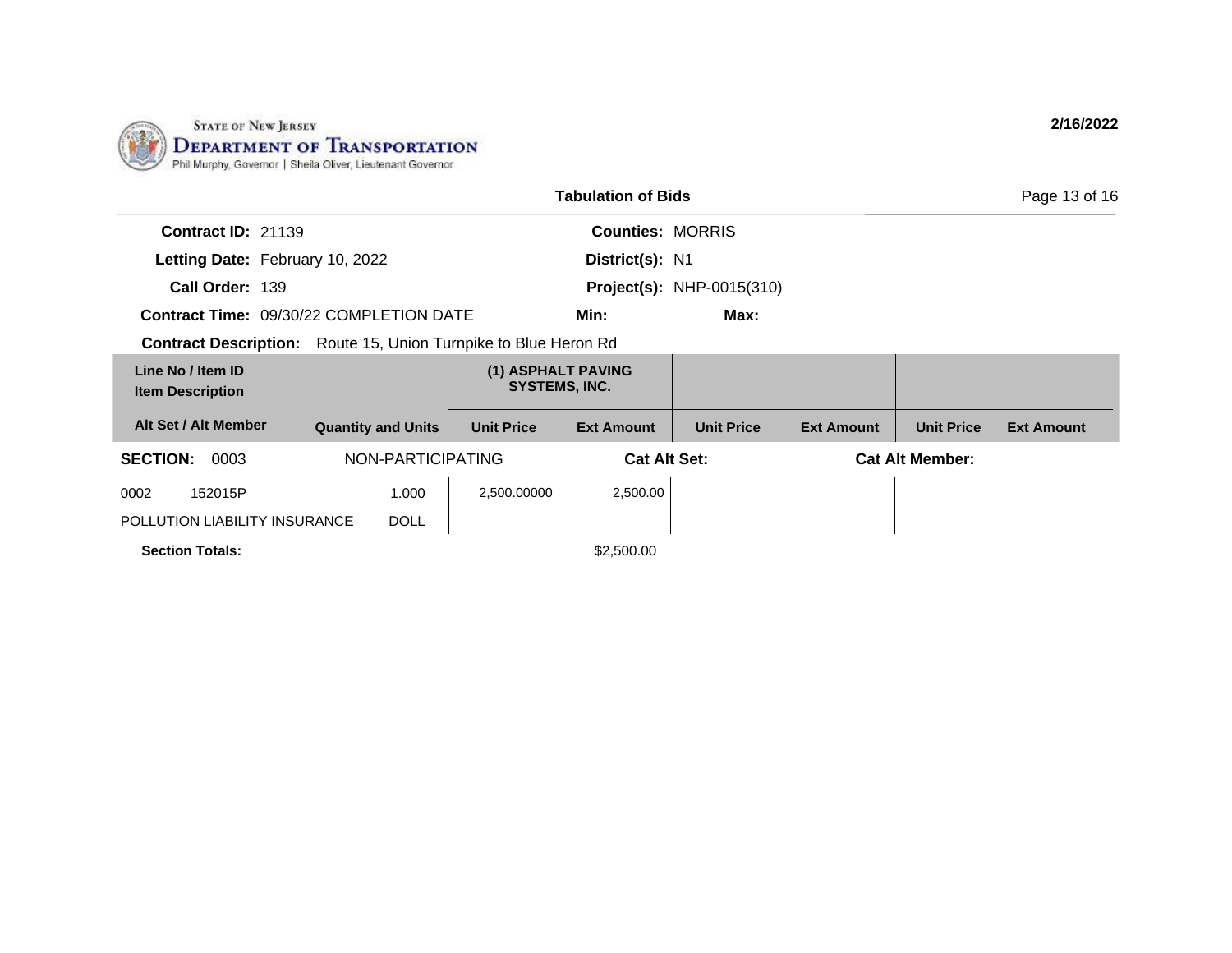

| <b>Tabulation of Bids</b><br>Page 14 of 16                             |                           |                                            |                         |                                  |                   |                        |                   |
|------------------------------------------------------------------------|---------------------------|--------------------------------------------|-------------------------|----------------------------------|-------------------|------------------------|-------------------|
| Contract ID: 21139                                                     |                           |                                            | <b>Counties: MORRIS</b> |                                  |                   |                        |                   |
| Letting Date: February 10, 2022                                        |                           |                                            | District(s): N1         |                                  |                   |                        |                   |
| Call Order: 139                                                        |                           |                                            |                         | <b>Project(s): NHP-0015(310)</b> |                   |                        |                   |
| <b>Contract Time: 09/30/22 COMPLETION DATE</b>                         |                           |                                            | Min:                    | Max:                             |                   |                        |                   |
| <b>Contract Description:</b> Route 15, Union Turnpike to Blue Heron Rd |                           |                                            |                         |                                  |                   |                        |                   |
| Line No / Item ID<br><b>Item Description</b>                           |                           | (1) ASPHALT PAVING<br><b>SYSTEMS, INC.</b> |                         |                                  |                   |                        |                   |
| Alt Set / Alt Member                                                   | <b>Quantity and Units</b> | <b>Unit Price</b>                          | <b>Ext Amount</b>       | <b>Unit Price</b>                | <b>Ext Amount</b> | <b>Unit Price</b>      | <b>Ext Amount</b> |
| <b>SECTION:</b><br>0004                                                | <b>EROSION CONTROL</b>    |                                            | <b>Cat Alt Set:</b>     |                                  |                   | <b>Cat Alt Member:</b> |                   |
| 158030M<br>0010                                                        | 112,000                   | 360.00000                                  | 40,320.00               |                                  |                   |                        |                   |
| INLET FILTER TYPE 2, 2' X 4'                                           | U                         |                                            |                         |                                  |                   |                        |                   |
| 158033M<br>0011                                                        | 5.000                     | 378.00000                                  | 1,890.00                |                                  |                   |                        |                   |
| INLET FILTER TYPE 2, 4' X 4'                                           | U                         |                                            |                         |                                  |                   |                        |                   |
| 158072M<br>0012                                                        | 2.000                     | 1,500.00000                                | 3,000.00                |                                  |                   |                        |                   |
| OIL ONLY EMERGENCY SPILL KIT,<br>TYPE 1                                | U                         |                                            |                         |                                  |                   |                        |                   |
| <b>Section Totals:</b>                                                 |                           |                                            | \$45,210.00             |                                  |                   |                        |                   |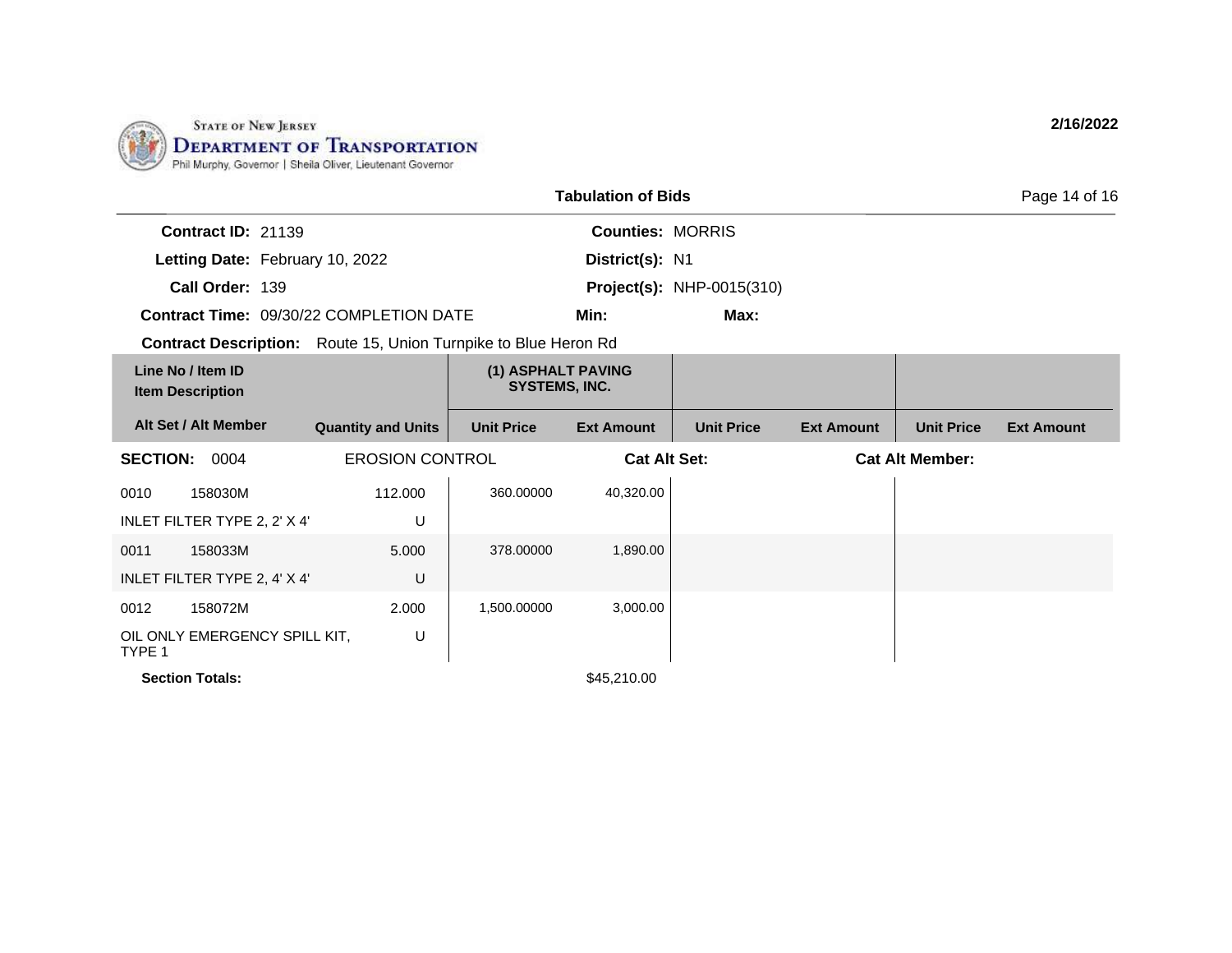

|                 |                                              |                           |                                                                        | <b>Tabulation of Bids</b> |                                  |                   |                        | Page 15 of 16     |
|-----------------|----------------------------------------------|---------------------------|------------------------------------------------------------------------|---------------------------|----------------------------------|-------------------|------------------------|-------------------|
|                 | Contract ID: 21139                           |                           |                                                                        | <b>Counties: MORRIS</b>   |                                  |                   |                        |                   |
|                 | Letting Date: February 10, 2022              |                           |                                                                        | District(s): N1           |                                  |                   |                        |                   |
|                 | Call Order: 139                              |                           |                                                                        |                           | <b>Project(s): NHP-0015(310)</b> |                   |                        |                   |
|                 | Contract Time: 09/30/22 COMPLETION DATE      |                           |                                                                        | Min:                      | Max:                             |                   |                        |                   |
|                 |                                              |                           | <b>Contract Description:</b> Route 15, Union Turnpike to Blue Heron Rd |                           |                                  |                   |                        |                   |
|                 | Line No / Item ID<br><b>Item Description</b> |                           | (1) ASPHALT PAVING<br><b>SYSTEMS, INC.</b>                             |                           |                                  |                   |                        |                   |
|                 | Alt Set / Alt Member                         | <b>Quantity and Units</b> | <b>Unit Price</b>                                                      | <b>Ext Amount</b>         | <b>Unit Price</b>                | <b>Ext Amount</b> | <b>Unit Price</b>      | <b>Ext Amount</b> |
|                 | <b>SECTION: 0005</b>                         | <b>GENERAL LANDSCAPE</b>  |                                                                        | <b>Cat Alt Set:</b>       |                                  |                   | <b>Cat Alt Member:</b> |                   |
| 0064            | 802027M                                      | 10.000                    | 4,259.10000                                                            | 42,591.00                 |                                  |                   |                        |                   |
| <b>DIAMETER</b> | TREE REMOVAL, OVER 18" TO 24"                | U                         |                                                                        |                           |                                  |                   |                        |                   |
| 0065            | 804000P                                      | 40.000                    | 30.00000                                                               | 1,200.00                  |                                  |                   |                        |                   |
| <b>DEPTH</b>    | TOPSOIL SPREADING __ " THICK 4"              | SY                        |                                                                        |                           |                                  |                   |                        |                   |
| 0066            | 805003M                                      | 928.000                   | 31.35000                                                               | 29,092.80                 |                                  |                   |                        |                   |
|                 | <b>TURF REPAIR STRIP</b>                     | LF                        |                                                                        |                           |                                  |                   |                        |                   |
| 0067            | 806006P                                      | 40,000                    | 3.60000                                                                | 144.00                    |                                  |                   |                        |                   |
| $A-3$           | FERTILIZING AND SEEDING, TYPE                | SY                        |                                                                        |                           |                                  |                   |                        |                   |
| 0068            | 809003M                                      | 40.000                    | 3.60000                                                                | 144.00                    |                                  |                   |                        |                   |
|                 | <b>STRAW MULCHING</b>                        | SY                        |                                                                        |                           |                                  |                   |                        |                   |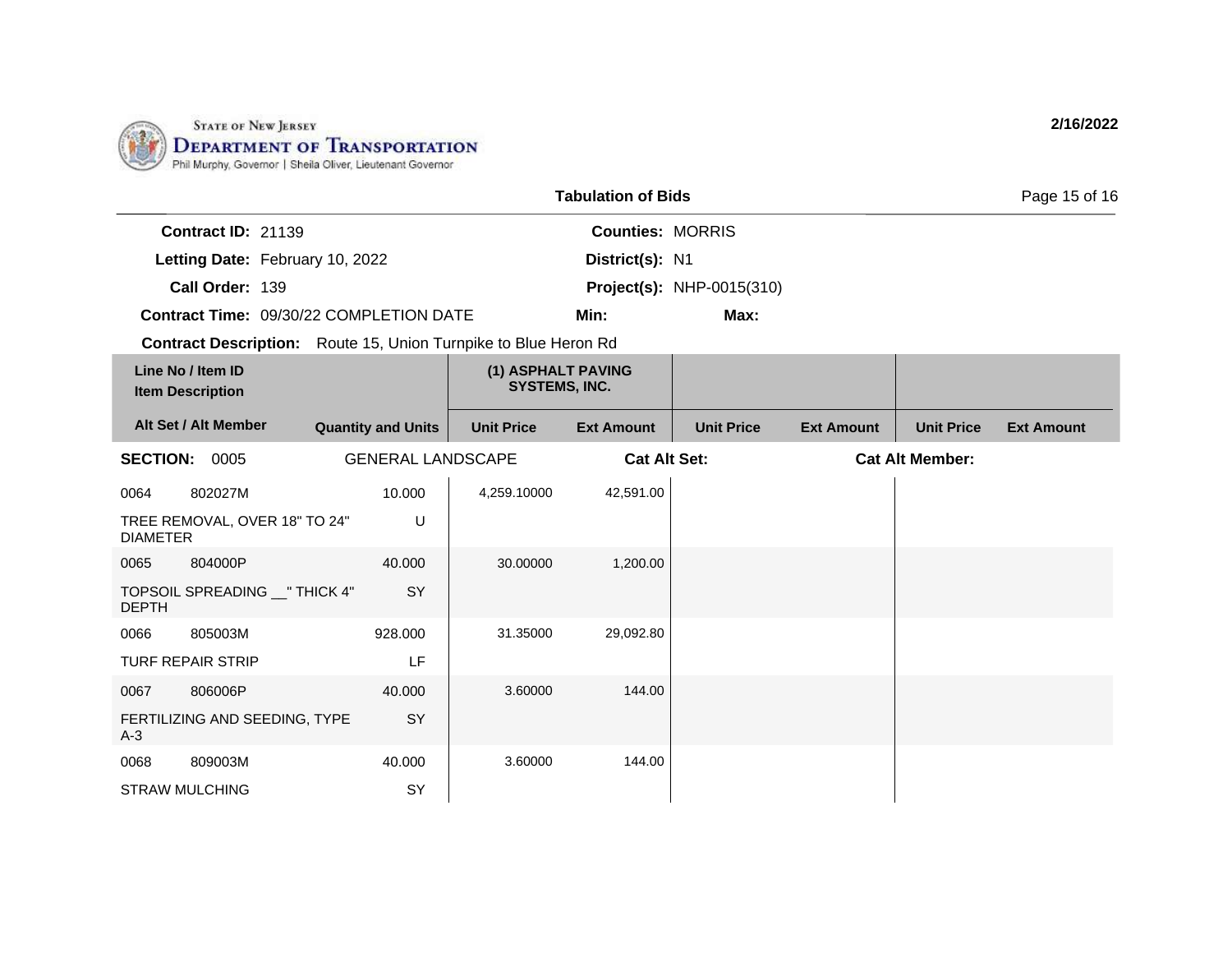

|                                                                        |                                     | <b>Tabulation of Bids</b> |                                  |                   |                   | Page 16 of 16     |  |  |
|------------------------------------------------------------------------|-------------------------------------|---------------------------|----------------------------------|-------------------|-------------------|-------------------|--|--|
| <b>Contract ID: 21139</b>                                              |                                     | <b>Counties: MORRIS</b>   |                                  |                   |                   |                   |  |  |
| Letting Date: February 10, 2022                                        |                                     | District(s): N1           |                                  |                   |                   |                   |  |  |
| Call Order: 139                                                        |                                     |                           | <b>Project(s): NHP-0015(310)</b> |                   |                   |                   |  |  |
| <b>Contract Time: 09/30/22 COMPLETION DATE</b>                         |                                     | Min:                      | Max:                             |                   |                   |                   |  |  |
| <b>Contract Description:</b> Route 15, Union Turnpike to Blue Heron Rd |                                     |                           |                                  |                   |                   |                   |  |  |
| Line No / Item ID<br><b>Item Description</b>                           | (1) ASPHALT PAVING<br>SYSTEMS, INC. |                           |                                  |                   |                   |                   |  |  |
| Alt Set / Alt Member<br><b>Quantity and Units</b>                      | <b>Unit Price</b>                   | <b>Ext Amount</b>         | <b>Unit Price</b>                | <b>Ext Amount</b> | <b>Unit Price</b> | <b>Ext Amount</b> |  |  |
| <b>Section Totals:</b>                                                 |                                     | \$73,171.80               |                                  |                   |                   |                   |  |  |
| <b>Contract Totals</b>                                                 |                                     | \$2,787,584.19            |                                  |                   |                   |                   |  |  |
| <b>Cost Plus Time Totals</b>                                           |                                     | \$2,787,584.19            |                                  |                   |                   |                   |  |  |
| () indicates item is bid as Lump Sum                                   |                                     |                           |                                  |                   |                   |                   |  |  |